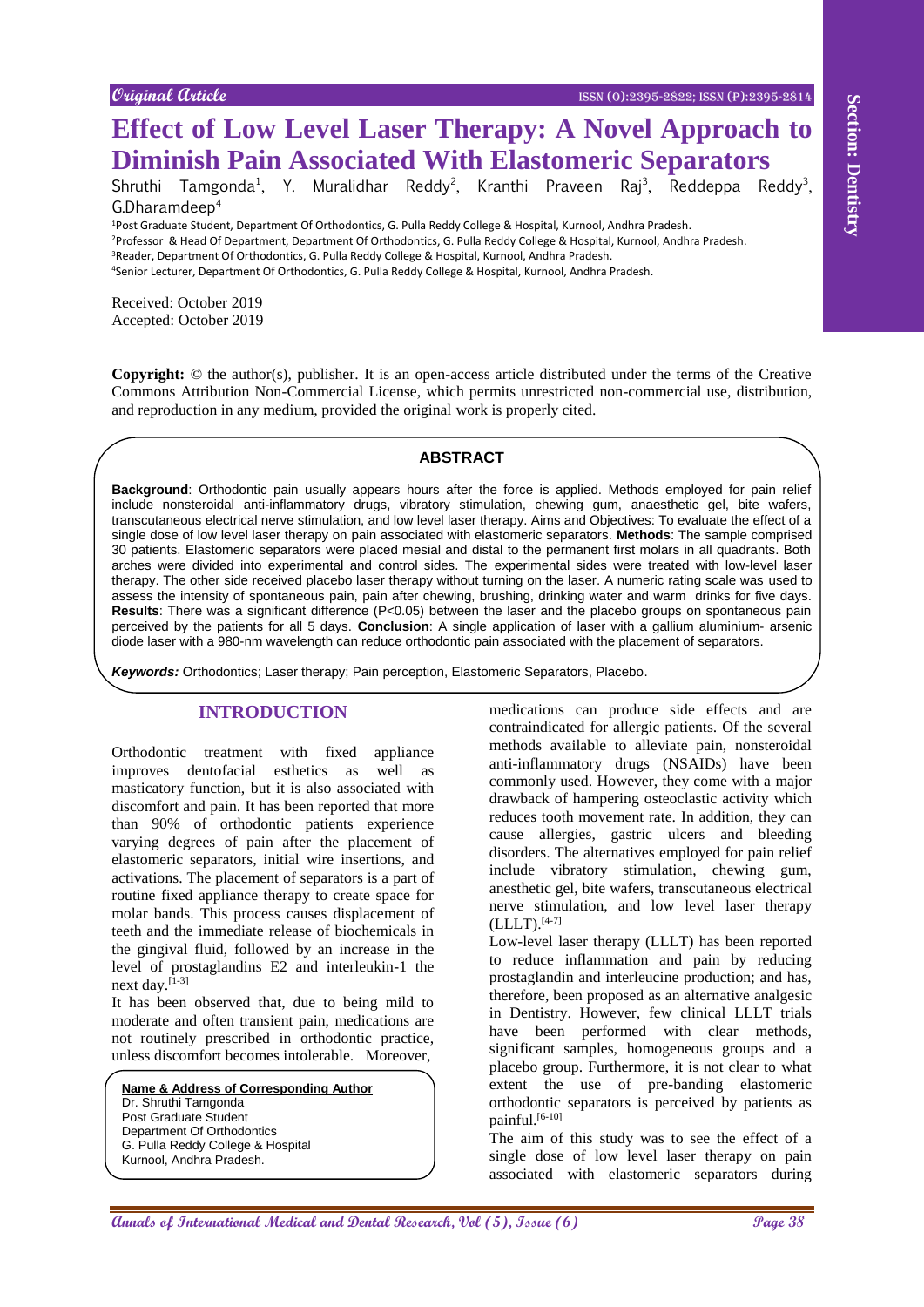# **Tamgonda et al; Low Level Laser Therapy**

chewing, spontaneous pain, brushing teeth, drinking water and hot drinks. After the placement of elastomeric separators for 5 days.

# **MATERIALS AND METHODS**

The sample comprised 60 patients, divided in to laser group and placebo group of 30 each.

## **Inclusion criteria:**

- 1. No history of orthodontic treatment
- 2. Healthy and complete dentition including permanent second molars
- 3. Good periodontal health
- 4. Tight proximal contacts of all permanent first molars

#### **Exclusion criteria:**

- 1. Root canal treatments
- 2. Gingivitis
- 3. Multiple missing teeth
- 4. Spacing between molars and premolars

Elastomeric separators were placed mesial and distal to the permanent first molars in all quadrants. Both arches were divided into experimental and control sides. The experimental sides were treated with low-level laser therapy on 3 points on the buccal mucosa, 20 seconds each with 980-nm gallium-aluminum-arsenic diode laser on continuous mode and power was set at 200 mW. The other side received placebo laser therapy without turning on the laser.

A numeric rating scale was used to assess the intensity of spontaneous pain, pain after chewing Brushing, drinking water ,warm drinks for the next 5 days.

## **Statistical Analysis:**

The data were analyzed using SPSS software (version 20.0; IBM, Armonk, NY). Independent sample t tests and analysis of variance was used to evaluate the differences in the levels of pain during 5 days.

## **RESULTS**

The mean age of the patients was  $22.3 \pm 5.9$  years for laser group (18 men and 12 women). It was  $21.8 \pm 4.5$  years for placebo group (16 men and 14 women) [Table 1 & Figure 1].

|        |  | Table 1: Demographic characteristics of the study |  |  |
|--------|--|---------------------------------------------------|--|--|
| sample |  |                                                   |  |  |

| <b>Characteristic</b> | <b>Laser Group</b>   | <b>Placebo Group</b> |
|-----------------------|----------------------|----------------------|
| Mean Age              | $22.3 \pm 5.9$ Years | $21.8 \pm 4.5$ Years |
| Males                 | 18                   | 16                   |
| <b>Females</b>        | $\overline{1}$       |                      |

Data frequency distribution for age and sex was performed in a similar manner  $(p > 0.05)$ , confirming the homogeneity of the sample. There

was a significant difference  $(P<0.05)$  between the LLLT and the placebo groups on spontaneous pain perceived by the patients for all 5 days [Figure 2].



**Figure 1: Demographic characteristics of the study sample**



The maximum intensity of discomfort was associated with chewing pain in the placebo group. The patients had maximum pain at 24 hours after the placement of the separators, and it declined significantly on the third day in almost all groups.

# **DISCUSSION**

**Anniby, a producers joint, strengthend** the strengthend effective of the transformation of the transformation of the content of the Content of the Content of the Content of the Content of the Content of the Content of the Pain perception depends on age, sex, and individual pain threshold. Therefore, to avoid individual variability, the split-mouth design was used. The laser used in this study was having infrared radiation with a wavelength of 980 nm. The reason for choosing this spectrum was the required depth of penetration into the soft tissues. Other lasers with a visible spectrum of light would have had more superficial effects. Phototherapy recommended for severe pain is 4 to 8 J per square centimeter; more than 20 J per square centimeter has bioinhibitory effects on cellular Activities.<sup>[4-6]</sup> Fujiyama et al reported higher scores that reached 80, 12 and 24 hours after placing separators and when no laser was applied; and 40 when it was applied; however, no placebo group was used.[8] A wide range of laser types, with different wavelengths and energy doses, can be found in the literature. AsGaAl diode laser, used in studies by

Youssef et al, Tortamano et al and Lim et al, was

also used in the present study. $[9-11]$